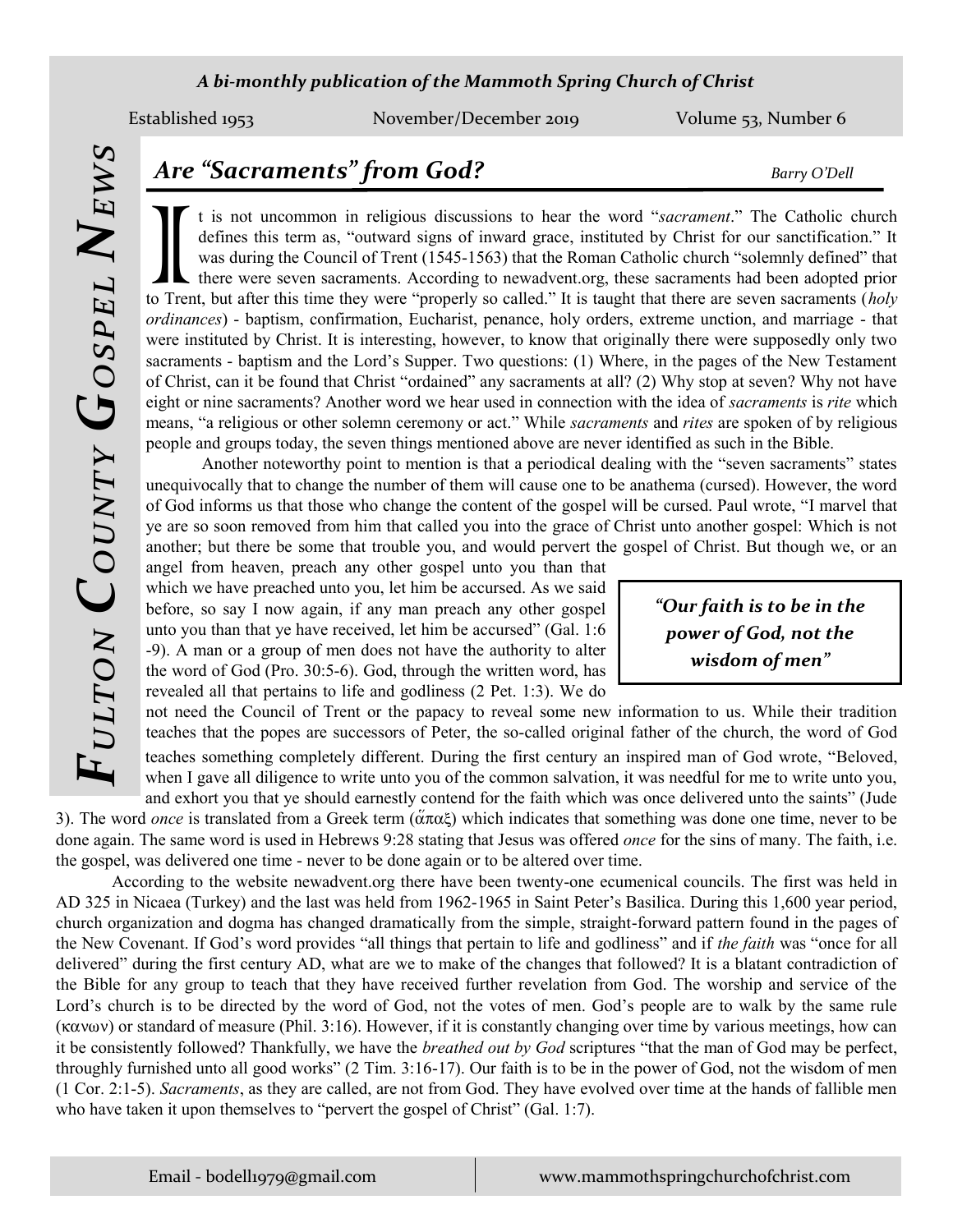*You Think Music's A Sin! Article by Jon Mitchell - carolinamessenger.wordpress.com*

 $\prod_{\substack{\text{blasting} \\ \text{is not}}}$ love music. Just ask my little girls. They'd be more than happy to tell you how Daddy loves to pretend the car's steering wheel is a microphone at his own little concert inside his head while he's driving and blasting his music. Yes, I love music. I'm very glad music is not inherently sinful in God's sight. The charge that we in churches of Christ think music is sinful comes from those who have a misunderstanding of biblical authority in the area of worship. In the denominational world, instrumental musical accompaniment to singing in worship is widely accepted. Some accept it simply because others around them do so, not giving thought to whether God is pleased with the practice. Others assume God is pleased with the practice simply because they themselves approve of it, thus making their worship to Him the **"will worship"** (KJV) or **"self-made religion"** (ESV) warned of by Paul in Colossians 2:23. Others seek to find biblical approval for it by appealing the instrumental accompaniment in worship during Old Testament times (1 Chr. 13:8; 15:16; 23:5; 2 Chr. 7:6; 29:25-30; Ps. 150:3- 5; etc.), ignoring that the Old Testament laws and practices

were taken out of the way at the cross and replaced with Christ's New Testament (Rom. 7:1-4; Gal. 3:23-25; Eph. 2:14-16; Col. 2:13- 17; Heb. 8:6-13; 9:1-17). Under the New Testament, our Lord commanded us to **"worship in spirit and truth"** (John 4:23-24).

Since God's Word is truth (John 17:17), we must worship according to God's Word, the Scriptures. In the New Testament, the only music commanded of Christians in their worship to God is singing.

Jesus and His disciples sang a hymn on the night He was betrayed (Matt. 26:30; Mk. 14:26). Paul and Silas sang hymns to God while in prison (Acts 16:25). Singing is mentioned throughout the rest of the New Testament: in an Old Testament quote encouraging the Christian to praise God (Rom. 15:9), in the context of giving instruction concerning the worship assemblies (1 Cor. 14:15, 26), instructing Christians to speak to each other (an indication that they were assembled to worship) in psalms, hymns, and spiritual songs via singing and making melody with their hearts to the Lord (Eph. 5:19; Col. 3:16), in an Old Testament quote citing how Christ also is singing in the midst of our assemblies (Heb. 2:12), how our spiritual sacrifices to God include **"the fruit of our lips"** (Heb. 13:15), and how the individual Christian who finds themselves happy during their daily lives should sing praises to God (James 5:13). Unlike the Old Testament, there is no mention of instrumental accompaniment.

Historically, such did not arrive in worship of professed Christians until centuries after the church began.

Perusing the above passages shows how the music commanded in the New Testament emphasized the *spiritual*, not the *physical*. We are commanded to be **"making melody to the Lord with (our) heart"** (Eph. 5:19). **"Making melody"** comes from the Greek term *psallo*, which has multiple definitions that include the playing of instrumental accompaniment. However, listed among these definitions is this: "to touch the chords of the human heart, that is, to sing, to celebrate with human praise." As with any word that has multiple definitions, one must examine the context of how it is used in order to determine its meaning. In Ephesians 5:19, the inspired writer specifically says that one "*psallos*" (**"makes melody with"**) their **"heart."** The heart is the instrument God wants played in our worship to Him as prescribed in the New Testament.

The contrast between New Testament and Old Testament musical worship is striking. When one reads the psalms of David, making melody referred to the playing of

> physical instruments. Yet in the New Testament, the instrument with which one makes melody is our hearts. As cited earlier, Old Testament music was usually performed by a professional choir or band, with the emphasis on how it sounded to the human ear…the

physical side of man. Yet New Testament music is sung by all Christians instead of a select few which make up a choir (unlike common denominational practice, sadly), and the melody is made with one's heart…the spiritual side of man (Eph. 5:19; Col. 3:16). A recent convert out of denominationalism told me just last week how she has noticed the difference and has been spiritually edified by it. Therefore, churches of Christ in no way despise music. What the faithful among us despise is lack of biblical authority for how we worship (Col. 3:16-17), because we worship and praise a heavenly Father who gave His only begotten Son to die a humiliating, agonizing death to save us from hell. We are bought with that price (Acts 20:28). We belong to Him. In the covenant He shed His blood to purchase (Matt. 26:28), He told us how to worship Him musically. We simply offer Him no more than that. Worship in spirit and truth is not a show put on by entertainers to entertain the masses sitting in the pews. It is offering to the Lord who saves us praise and adoration in accordance with His will. That last phrase - "in accordance with His will" - is the key. If it's not in accordance to His will, how can it truly praise and adore Him?

*"Worship in spirit and truth is not a show put on by entertainers to entertain the masses sitting in the pews."*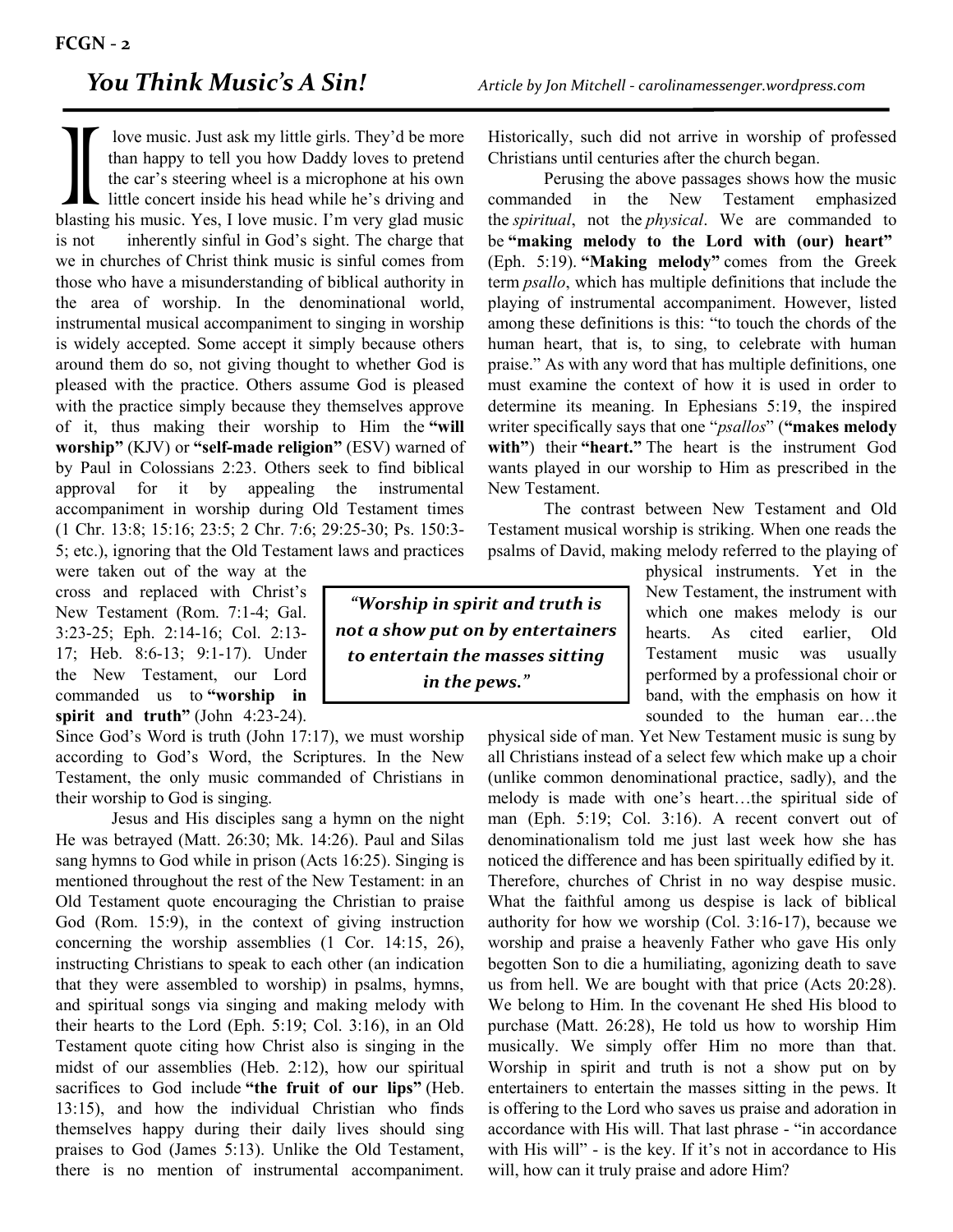3:15). It was<br>practice (Gal he Scriptural thought behind "observance" is one of "watching," being "vigil." We must be awake and sober. **THE BASIS -** The Messianic memorial had an origin (Gen. 3:15). It was to have a designated time of appearance and practice (Gal. 4:4). For it is intertwined with the death, burial, and resurrection of our Lord and Master Jesus Christ (1 Cor. 15:1-4). Birth from the mind of God, and conveyed through the agency of prophets (Luke 24:44). A coming Messiah would free mankind from the bondage of their sins. This orchestrated system of intelligence, would be rendered null without the purpose of salvation to all who "ask, seek, and knock" (Mt. 7:7). Christ came and fulfilled His ministry, and this gave birth to a new age which would have a new Law (Gal. 6:2). And this stewardship was transitioned into authority through His death, burial, and resurrection, nailing former ordinances to the cross (Col. 2:14). The memorial which was to be instituted would be a blessing for all citizens of His kingdom. An outward action declaring "**ye do shew the Lord's death till He come**."

**THE PURPOSE -** "**Greater love hath no man than this, that a man may law down his life for his friends**" (Jn. 15:13). Jesus of Nazareth had predestined from His genesis, the forgiveness of sins to all

who love Him (Jn. 14:15; Mt. 1:21). Because of this good news, we trust in Him. And therein, our individual accountable selves are to be in proper worship (Jn. 4:24). The emblem of "agape" was shed on a cruel Roman cross. For this reason, we are set free from lawlessness through His blood (Mt. 26:28). In this irrefutable endeavor, we are privy to the partaking of the supper. This meal instituted and administered by the great "I AM" and His Son the Christ our Savior. If it were not for this pivotal moment in history (accomplished through His might) we would be forevermore lost. A tragic and most detestable thought (1 Cor. 15:14).

The purpose behind the practice we so traditionally declare, is to have Christians remember the death of He who gave Himself willfully. For He "**was wounded for our transgressions, he was bruised for our iniquities: the chastisement of our peace was upon him; and with his stripes we are healed**" (Is. 53:5). We are feeble creatures, petty and forgetful. We spend our days tampered with worldly influence and temptation. God in His infinite knowledge and power, from His mind, knew He would command finite man to remember the passing of His Son through the New Covenant.

*The Lord's Supper Stephane Maillet - Spencer church of Christ - Spencer, WI*

The uniting factor found in the source of this nourishment allows us to share with the Lord and our brethren according to First Corinthians 10:16-17. We must understand the purpose of this remembrance, and the fact that it is not a common "snack," but a specific moment of worship as noted in First Corinthians 11:20-22. To partake of bread and wine is to amplify the sacrifice in our minds, the most important memory (1 Cor. 11:23-24). This commemoration proclaims our Master till He returns (1 Cor. 11:25). The impetus of this repast is such that it must be done in a worthy manner, or else we find ourselves heaped in judgment (1 Cor. 11:27-32).

**TIME & FREQUENCY -** It's only natural we move along to display the time in which partaking of the Lord's Supper is practiced. We can trust that if God made certain to establish the basis of the feast, and its purpose, He will also reveal the day in which we must revisit the cross. The significance is profound, for it extends depth and accuracy in God's ability to know all things. He planned it from a system of pattern already weaned throughout the ages, in His people. The memory of deliverance from Egypt. The

> tradition of the Passover. This program of intelligence tailored a faithful spotlight, paving the way for a more mature worship.

Interesting to note - Jesus was murdered and buried on Friday and

resurrected on Sunday (Luke 23-24). This day was no serendipity. The unit of chronological measure, and God ordained architecture was orderly. His guidance leaves no stone unturned. We are given precise terms and conditions of obedience. In the Old Testament, the Israelites were to remember the Passover. They were given specific instruction. And so, now under the New Covenant we can investigate the recorded accounts of our fellow brethren in the first century. For we learn from these, the authoritative fashion in which they partook. Evidence indicates a weekly observance (Acts 20:7).

#### **CONCLSUION**

We are to partake together every Sunday when willing and able. We are to consume in good faith, love, and unity. We are to take of the bread first, and then the cup. We are to remember the death of our Lord and Master Jesus Christ. And as long as we do this, we declare His truth to a dying world till He returns. This application is to be executed eagerly and with tenacity of conviction. Observance of the Lord's supper.

> *Check out some of this author's work on www.addedsouls.com*

*"The memorial which was to be instituted would be a blessing for all citizens of His kingdom."*